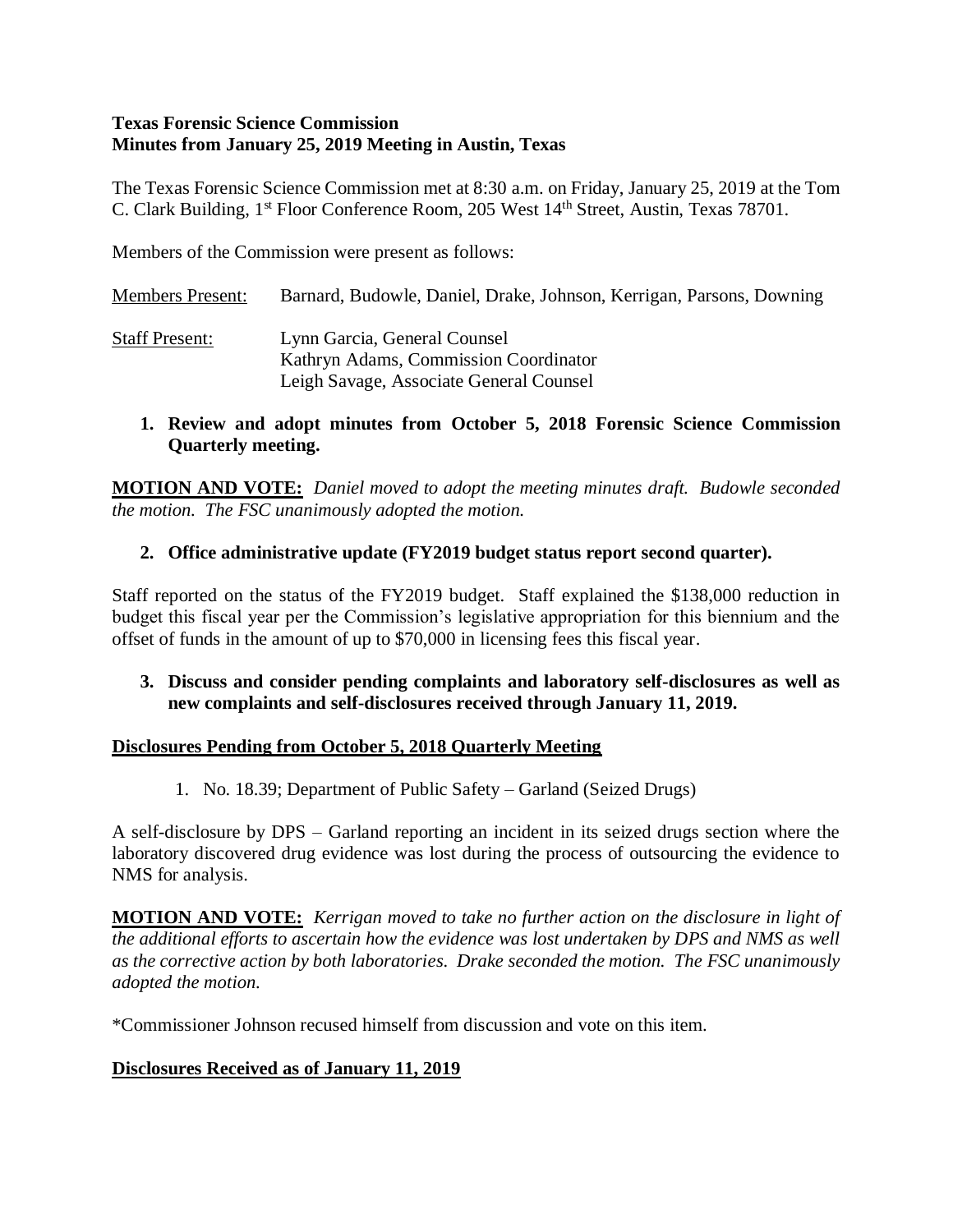2. No. 18.45; Houston Forensic Science Center (Latent Prints)

A self-disclosure by Houston Forensic Science Center reporting an incident in its latent print section where an examiner issued a preliminary AFIS association report under the wrong HFSC forensic case number. The error was not identified during the review process.

**MOTION AND VOTE:** *Johnson moved to take no further action on the disclosure given the corrective actions taken by the laboratory, including revisions to the SOP and retroactive case review. Parsons seconded the motion. The FSC unanimously adopted the motion.*

3. No. 18.48; Department of Public Safety – Lubbock (Blood Alcohol)

A self-disclosure by DPS Lubbock reporting an incident in its toxicology section where a blood kit was lost.

**MOTION AND VOTE:** *Parsons moved to take no further action on the disclosure given the corrective actions taken by the laboratory, including the 100% vault review and other attempts to retrieve the missing evidence. Budowle seconded the motion. The FSC unanimously adopted the motion.*

General Counsel, Lynn Garcia, discussed with Commissioners that DPS is reviewing its SOP's and making changes with respect to this incident and the DPS – Midland incident reported this quarter. DPS will provide follow up when available.

\*Commissioner Johnson recused himself from discussion and vote on this item.

4. No. 18.51; Department of Public Safety – Lubbock (Seized Drugs)

A self-disclosure by DPS Lubbock reporting an incident in its seized drugs section where evidence from a case was destroyed by mistake.

**MOTION AND VOTE:** *Kerrigan moved to take no further action on the disclosure given the corrective actions taken by the laboratory. Downing seconded the motion. The FSC unanimously adopted the motion.*

\*Commissioner Johnson recused himself from discussion and vote on this item.

5. No. 18.52; Houston Forensic Science Center (Crime Scene)

A self-disclosure by Houston Forensic Science Center reporting an incident in its crime scene section where a crime scene investigator used her own alternate light source at multiple crime scenes to identify biological fluids such as blood, saliva and semen.

**MOTION AND VOTE:** *Daniel moved to take no further action on the disclosure given the corrective actions taken by the laboratory and to concur with the laboratory's professional misconduct finding. Budowle seconded the motion. The FSC unanimously adopted the motion.*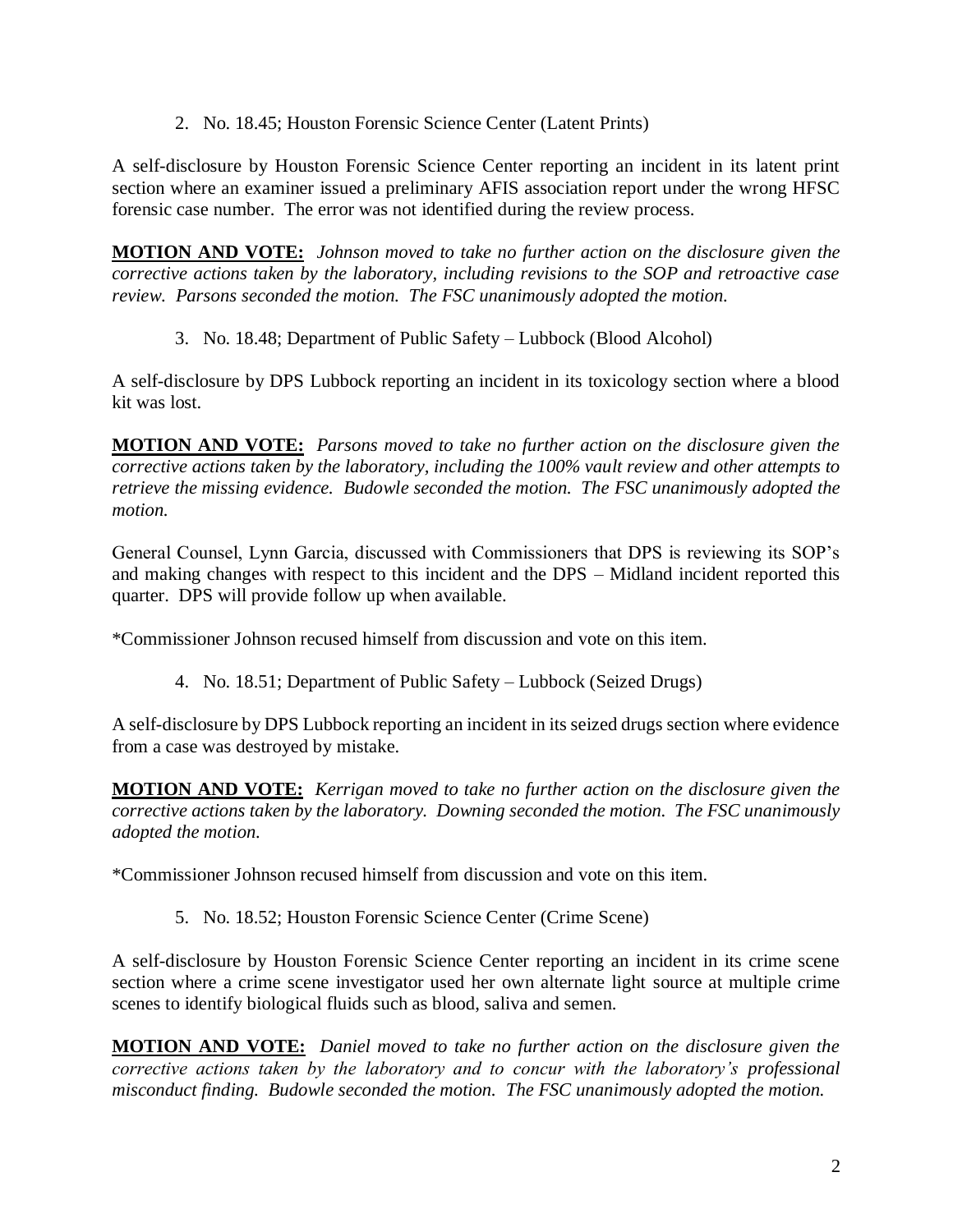6. No. 18.56; Department of Public Safety – Midland (Seized Drugs)

A self-disclosure by DPS Midland reporting an incident in the laboratory's seized drug section where .13 grams of cocaine for one case was missing.

**MOTION AND VOTE:** *Daniel moved to take no further action on the disclosure given the corrective actions taken by the laboratory, including attempts to retrieve/locate the evidence and repositioning the analyst's workplace. Drake seconded the motion. The FSC unanimously adopted the motion.*

\*Commissioner Johnson recused himself from discussion and vote on this item.

7. No. 19.03; Department of Public Safety – Austin (Forensic Biology)

A self-disclosure by DPS Austin reporting an incident where DNA evidence was excluded during a pre-trial evidentiary hearing due to policy violations by an analyst that came to light during testimony by the analyst at the hearing.

**MOTION AND VOTE:** *Daniel moved to refer the disclosure to an outside panel of experts for investigation, review and disposition (consisting of Dawn Boswell, Tarrant County Assistant Criminal District Attorney and Criminal Conviction Integrity Unit Chief, Michael Coble, Associate Director of the University of North Texas Health Science Center – Center for Human Identification ("UNTHSC-CHI"), and Christina Capt, UNTHSC-CHI Forensic Analyst Technical Leader) given that the analyst who is the subject of the disclosure is currently employed at the Forensic Science Commission. Parsons seconded the motion. The FSC unanimously adopted the motion.*

\*Commissioners Budowle and Johnson recused themselves from discussion and vote on this item.

## **Complaints Pending from October 5, 2018 Quarterly Meeting**

8. No. 18.25; Keller, Chance D. (Department of Public Safety – Waco; Firearms/Toolmarks)

A complaint by Rob Keller for defendant Chance D. Keller, alleging incomplete DNA mixture and blood analyses by a DPS Waco analyst who retired without reporting all results obtained in the case, inadequacies in DPS Austin and DPS Waco laboratories for their inability to perform requested testing (DNA on bullet casings and testing to determine whether bullet casings were from a particular weapon) and failure to send items to other qualified laboratories or individuals to perform testing not done in DPS laboratories.

**MOTION AND VOTE:** *Daniel moved to dismiss the complaint and to follow up with DPS on its system-level review of quality issues identified in the case folder. Parsons seconded the motion. The FSC unanimously adopted the motion.*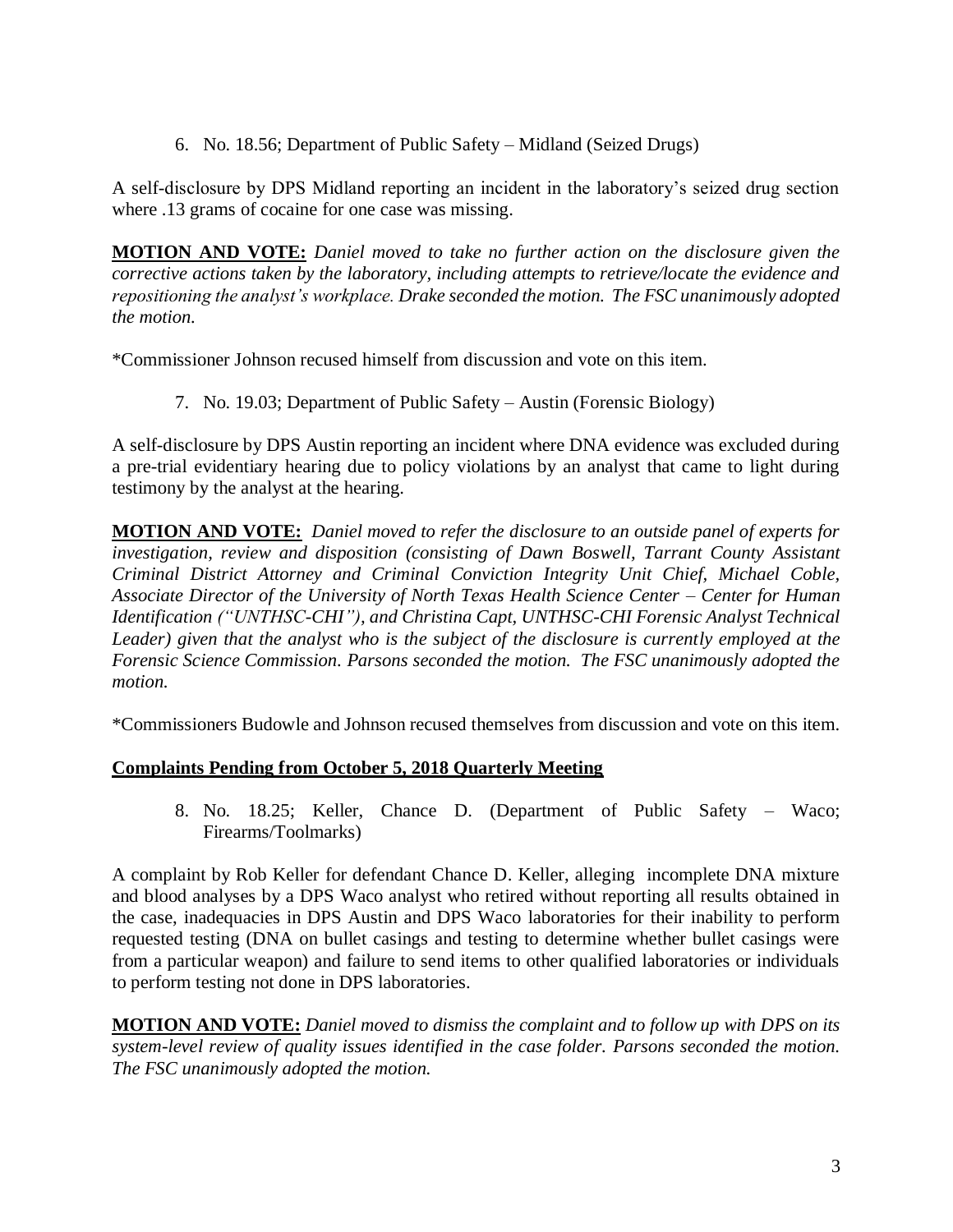9. No. 18.40; Tyler Flood & Associates (Department of Public Safety – Houston; Blood Alcohol)

A complaint by Tyler Flood &Associates reporting blood evidence mis-delivered by DPS to Mr. Flood's law office.

**MOTION AND VOTE:** *Daniel moved to dismiss the complaint and send a letter to Mr. Flood describing the circumstances and corrective actions taken by DPS. Drake seconded the motion. The FSC unanimously adopted the motion.*

\*Commissioner Johnson recused himself from discussion and vote on this item.

## **Complaints Received as of January 11, 2019**

10. No. 18.42; Richard, Tyrone D. (Houston Forensic Science Center/HPD; Toxicology)

A complaint by Tyrone Richard alleging a probation officer in Harris County withheld urinalysis records of negative drug tests in what appears to be a revocation of his parole for a possession of cocaine charge.

**MOTION AND VOTE:** *Parsons moved to dismiss the complaint for failure to state an allegation of negligence or misconduct with regard to the analysis in the criminal case as the complaint is about the urinalysis performed during probation compliance and to explain to the complainant the test is a presumptive test not subject to review by the Commission. Drake seconded the motion. The FSC unanimously adopted the motion.*

11. No. 18.43; Davis, Tommy W. (SANE K. Tarla-Rash; Sexual Assault Examination)

A complaint by Tommy Davis alleging a sexual assault nurse examiner caused injuries to the victim in his case, not Mr. Davis's assault of the victim.

**MOTION AND VOTE:** *Kerrigan moved to dismiss the complaint for failure to state a credible allegation of negligence or misconduct related to the sexual assault nurse's exam in the case. Johnson seconded the motion. The FSC unanimously adopted the motion.*

Members also discussed the Commission may not have jurisdiction over sexual assault nurse examinations where the primary purpose of the exam is medical practice and not determining the connection of any physical evidence to a criminal action.

12. No. 18.47; Mediano, Jacob (UNTHSC-CHI; DNA Paternity – Criminal)

A complaint by Jacob Mediano alleging UNTHSC-CHI failed to follow protocol and the law with respect to the DNA (paternity) analysis in his case.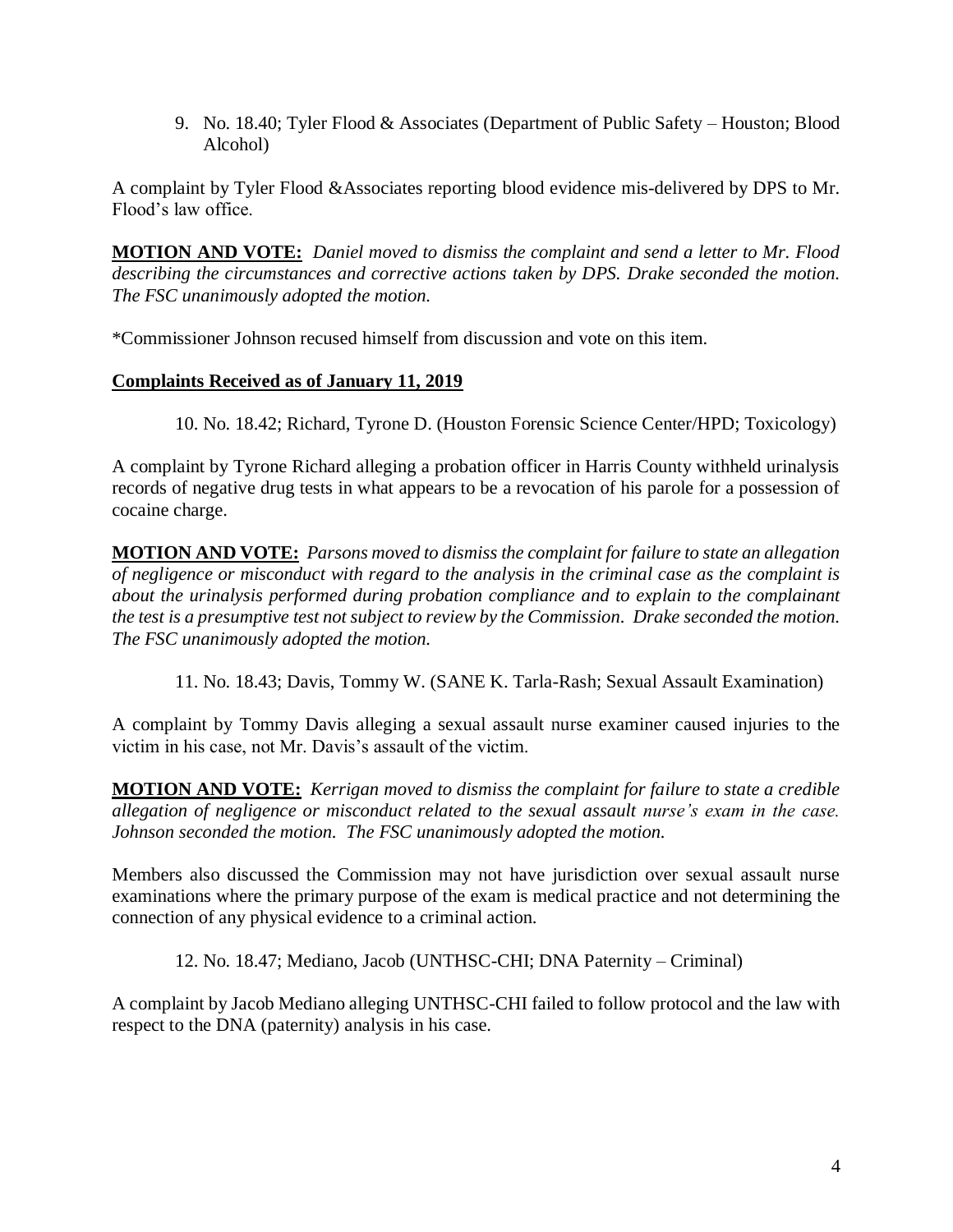**MOTION AND VOTE:** *Johnson moved to dismiss the complaint as there is no indication of any irregularity with the work performed by the laboratory. Parsons seconded the motion. The FSC unanimously adopted the motion.*

\*Commissioner Budowle recused himself from discussion and vote on this item.

13. No. 18.49; Sharmen, George for Patel & Guzman (Department of Public Safety – Austin; Blood Alcohol)

A complaint by defense attorney George Scharmen alleging DPS – Austin denied his request for copies of blood alcohol control data charts (or "batch rejection data") from a blood alcohol batch that includes data for two of his clients in violation of the laboratory's own disclosure policy.

**MOTION AND VOTE:** *Daniel moved to dismiss the complaint and provide Mr. Scharmen with the explanation prepared by DPS. Budowle seconded the motion. The FSC unanimously adopted the motion.*

\*Commissioner Johnson recused himself from discussion and vote on this item.

14. No. 18.50; Scharmen, George for Seaman (Department of Public Safety – Austin; Blood Alcohol)

A complaint by defense attorney George Scharmen alleging blood alcohol batch results that included results for his client were not scientifically reliable and notification to other defendants included in the batch should occur.

**MOTION AND VOTE:** *Kerrigan moved to dismiss the complaint and provide Mr. Scharmen the memorandum provided by DPS. Drake seconded the motion. The FSC unanimously adopted the motion.*

\*Commissioner Johnson recused himself from discussion and vote on this item.

15. No. 18.53; Spence, Michael (Department of Public Safety – Weslaco; Forensic Biology)

A complaint by DNA consultant Michael Spence alleging forensic biology test results in a case he reviewed involving defendant Sam Benson, III were not obtained by DPS – Weslaco analyst Vanessa Nelson pursuant to policy and that Nelson's professionalism/integrity may be called into question based on a prior incident when Nelson was employed at HPD.

**MOTION AND VOTE:** *Kerrigan moved to table the complaint pending receipt of DPS's quality incident report with regard to Ms. Nelson's error in failing to notate "sperm detected" on the report. Parsons seconded the motion. The FSC unanimously adopted the motion.*

\*Commissioner Johnson recused himself from discussion and vote on this item.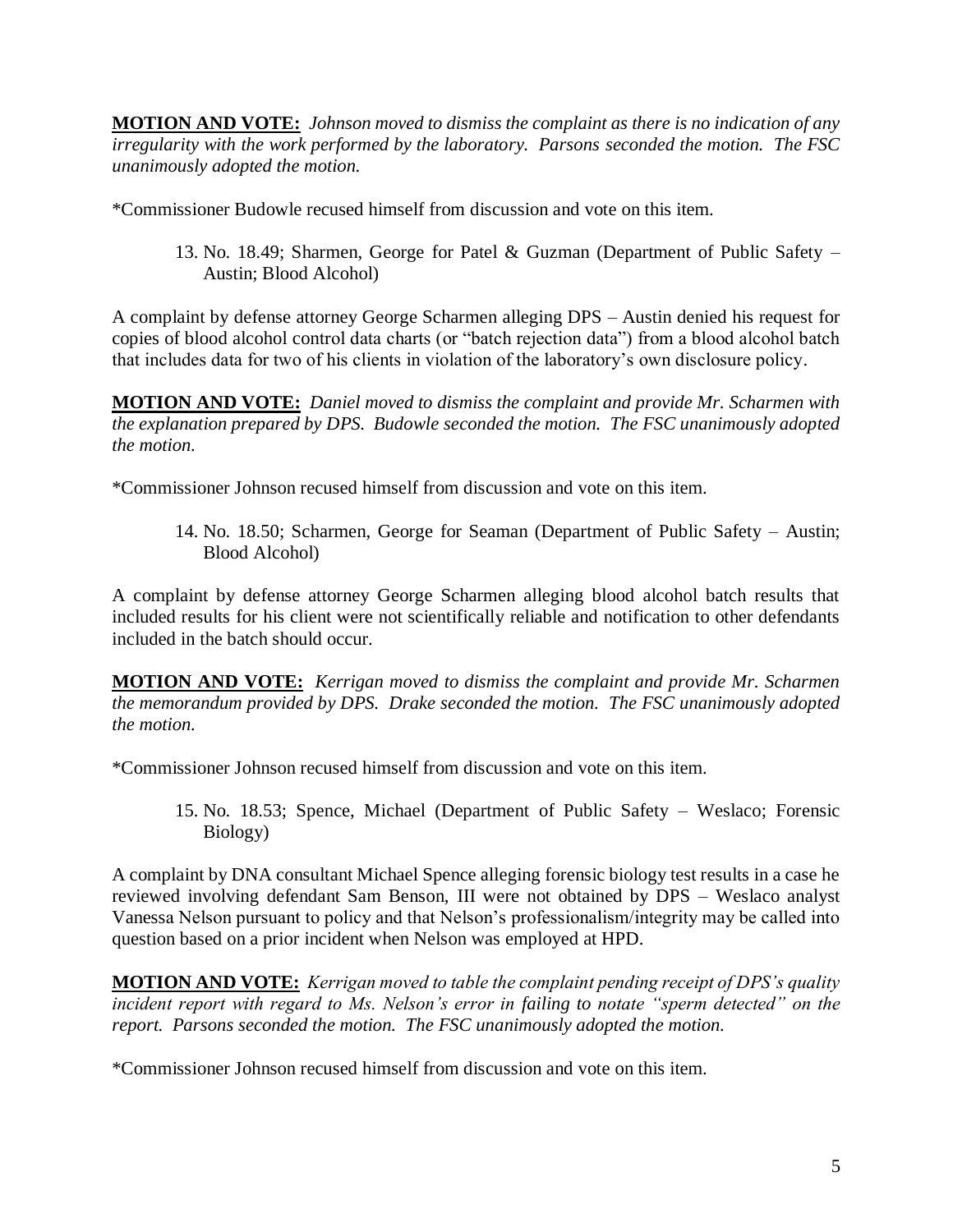16. No. 18.54; Morgan; Brandon (HCIFS; Toxicology)

A complaint by Brandon Morgan alleging Harris County Institute of Forensic Sciences toxicologists delayed COHb testing to secure probable cause that led to his arrest and conviction for murder.

**MOTION AND VOTE:** *Kerrigan moved to dismiss the complaint for failure to state an allegation of negligence or misconduct with respect to the forensic analysis in the case. Parsons seconded the motion. The FSC unanimously adopted the motion.*

17. No. 18.57; O'Brien, George (Houston Forensic Science Center; Latent Prints)

A complaint by George O'Brien alleging the Houston Police Department withheld fingerprint evidence that could have cleared him in the unauthorized use of a motor vehicle charge.

**MOTION AND VOTE:** *Daniel moved to dismiss the complaint for failure to state an allegation of negligence or misconduct with respect to the forensic analysis in the case. Parsons seconded the motion. The FSC unanimously adopted the motion.*

Dr. Peter Stout, CEO And Director of the Houston Forensic Science Center, briefly spoke on the lab's inquiry into the complaint. The lab found a latent card on the complaint, but could not find further information.

18. No. 19.01; Waterfield, Robert (SWIFS/Dallas PD; DNA)

A complaint by Robert Warterfield alleging law enforcement used fabricated evidence to obtain a DNA search warrant in his case.

**MOTION AND VOTE:** *Daniel moved to dismiss the complaint for failure to state an allegation of negligence or misconduct with respect to the forensic analysis in the case. Johnson seconded the motion. The FSC unanimously adopted the motion.*

19. No. 19.02; Benson, Sam (Department of Public Safety – Weslaco; Maintenance Issue)

A complaint by Samuel Benson regarding the Alerton Building Automation System at the DPS Weslaco lab.

**MOTION AND VOTE:** *Budowle moved to dismiss the complaint for failure to state any allegation that would impact the results of a forensic analysis. Downing seconded the motion. The FSC unanimously adopted the motion.*

\*Commissioner Johnson recused himself from discussion and vote on this item.

\*\*Complainant Sam Benson attended the meeting in person and gave comments later in the agenda with respect to this complaint and Complaint No. 18.53 above. Benson requested the Commission investigate the complaints.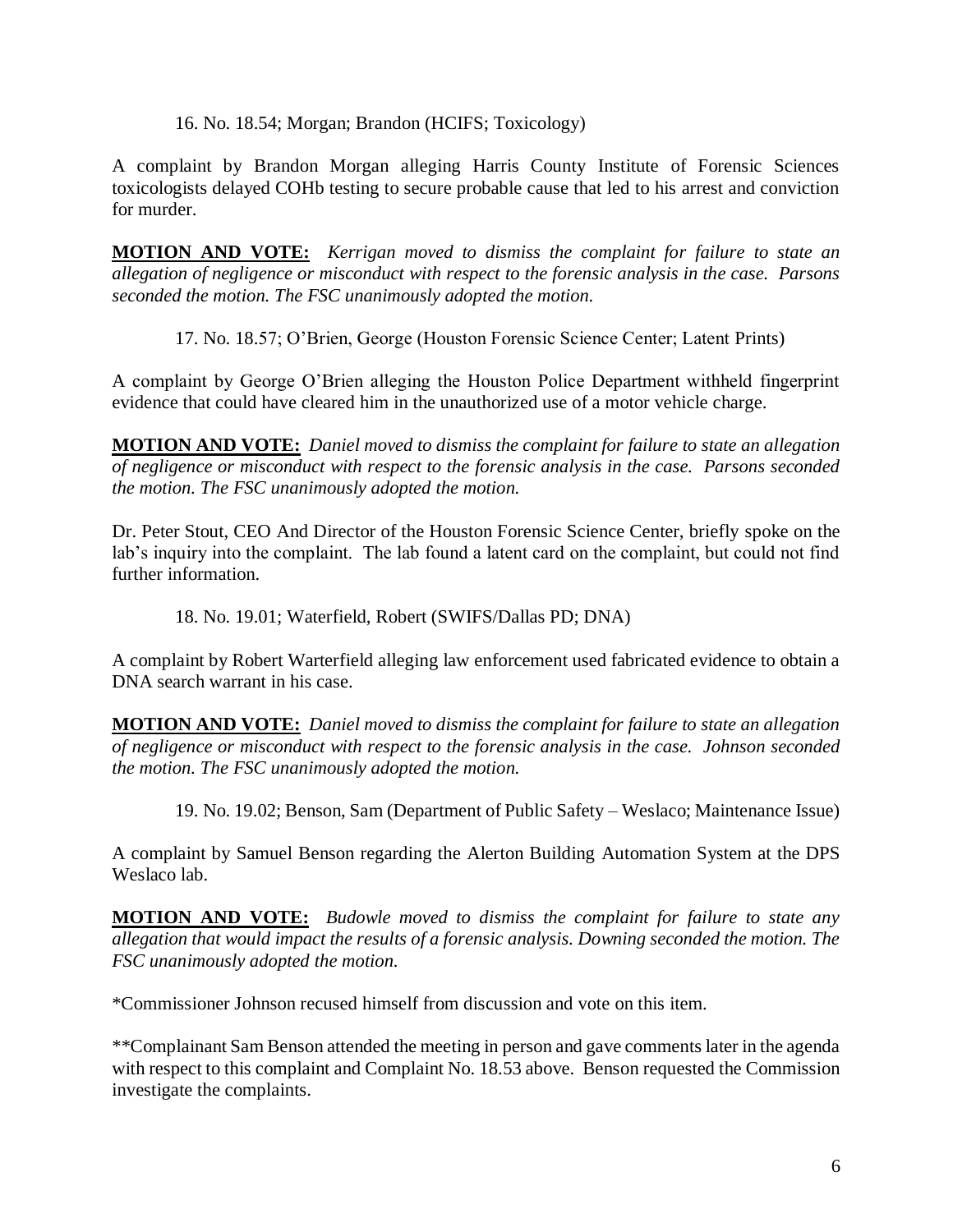### **4. Update from Texas Association of Crime Laboratory Directors.**

Peter Stout, President of the Texas Association of Crime Laboratory Directors ("TACLD"), gave an update from the January 24, 2019 TACLD meeting. Stout reported that Lynn Garcia gave a presentation and update on Commission activities, including the licensing program and members also discussed arranging a web presentation by Mike Coble on STRMix for laboratory directors. Aliece Watts was elected the new secretary of TACLD. Stout discussed concerns with the use of Rapid DNA technology by police and other investigating agencies. Stout agreed to be the TACLD legislative liaison to the Commission's Legislative Committee during the current legislative session.

## **5. Discuss status of crime laboratory accreditation program, including:**

### **a. Accreditation non-conformances received since October 5, 2018 quarterly meeting;**

Savage described accreditation reports and non-conformances received since the October 2018 meeting.

### **b. Discuss and adopt rule exempting the forensic discipline Document Examination from accreditation requirements;**

Members discussed providing an exemption from accreditation and licensing requirements for the forensic discipline of document examination. Currently, there is only one Texas entity (DPS) accredited by the Commission to perform document examination. Tex. Code Crim. Proc. art. 38.35 excludes any evidence in a criminal action where the laboratory conducting the forensic analysis is not accredited by the Commission. Since there is only one accredited, state-funded entity available for document examination, defendants may argue 38.35 violates a defendant's constitutional right to due process under the 14<sup>th</sup> amendment of the Constitution because it restricts a defendant's access to experts. Members discussed researching whether there are other entities available that may consider becoming accrediting by the Commission. Staff will research the issue and call all of the out-of-state laboratories listed by the main national accrediting bodies, A2LA and ANAB, as performing document examination to find out whether they would consider performing Texas casework, becoming Texas-accredited and having their analysts individually licensed by the Commission for purposes of performing defense work.

**MOTION AND VOTE:** *Kerrigan moved to approve an exemption from accreditation requirements for the forensic discipline document examination pending confirmation by staff there are no available accredited entities out-of-state. Daniel seconded the motion. The FSC unanimously adopted the motion.*

### **c. Discussion and consideration of laboratory requests to recognize CLIA certification and PJLA accreditation;**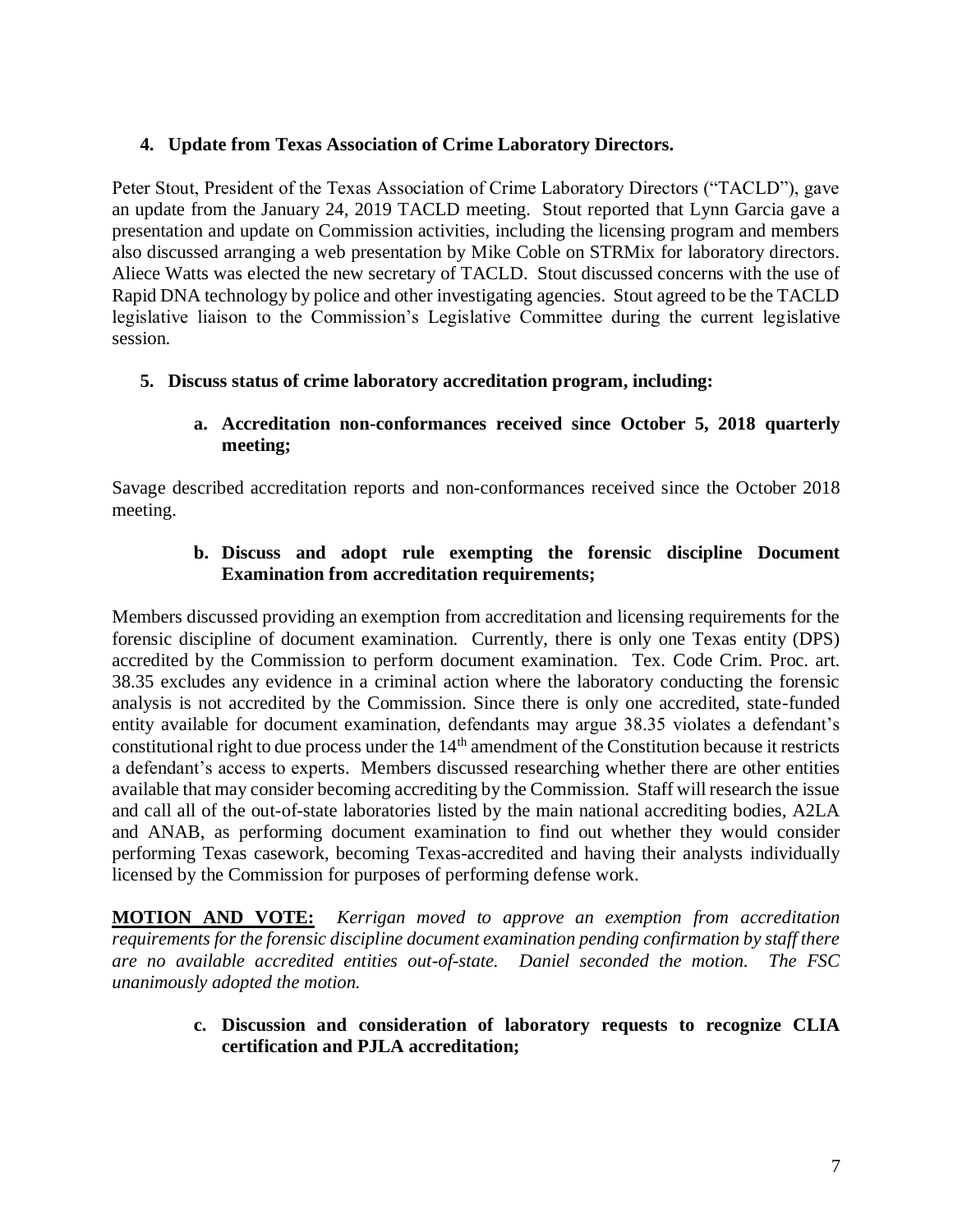Members discussed considering PJLA as a recognized accrediting body for forensic laboratories. PJLA typically accredits environmental and industrial testing laboratories to ISO standards but does not have a history of accrediting forensic laboratories. The organization has expressed some interest in adding forensic components to its accreditation.

**MOTION AND VOTE:** *Kerrigan moved deny the request to recognize PJLA as an accrediting*  body, but to follow up with the organization on the forensic components the Commission is *requesting and reconsider the request once these components are satisfied. Daniel seconded the motion. The FSC unanimously adopted the motion.*

Members discussed recognizing CLIA certification. Dr. David Green, Dr. Sumandeep Rana, and Jeff King spoke on behalf of Redwood Toxicology, the entity that made the request for recognition. Members discussed that CLIA is not an accrediting body per se, but that certain components are as robust as other recognized accrediting bodies. Members also discussed the need to encourage confirmatory, not just presumptive testing as an overarching policy matter.

**MOTION AND VOTE:** *Kerrigan moved to draft an exemption from accreditation requirements for presumptive tests conducted principally for the purpose of medical treatment that may later be used in a criminal action as long as the testing was conducted in a CLIA certified laboratory. Parsons seconded the motion. The FSC unanimously adopted the motion.*

# **d. Rule revision to limit CAP accreditation to CAP's Forensic Drug Testing accreditation program.**

**MOTION AND VOTE:** *Kerrigan moved to adopt the revised CAP rule clarifying recognition of CAP's Forensic Drug Testing program only. Johnson seconded the motion. The FSC unanimously adopted the motion.*

# **6. Discuss Licensing Advisory Committee, including:**

## **a. Update on licenses issued;**

Staff provided an update on licenses issued. Staff has issued 1154 total licenses to individuals, consisting of 672 analysts, 23 provisional (includes one provisional technician), 25 technicians, 38 forensic biology screeners, and 8 blanket licenses (consisting of 396 individual licensees). Staff expects a total of 460 blanket licensees and expects a handful of new hire licensees each month. Blanket and provisional licenses expire within a one year period and all regular licenses expire after two years from the date of issuance.

## **b. Update on final publication of licensing rules including the following:**

- **i. Continuing Forensic Education Requirements;**
- **ii. Harmonization of Accreditation and Licensing Rules;**
- **iii. Removal of Knowledge-based Competency Requirements;**
- **iv. Military Licensing Fee Waiver;**
- **v. Exemption for Work Prior to January 1, 2019;**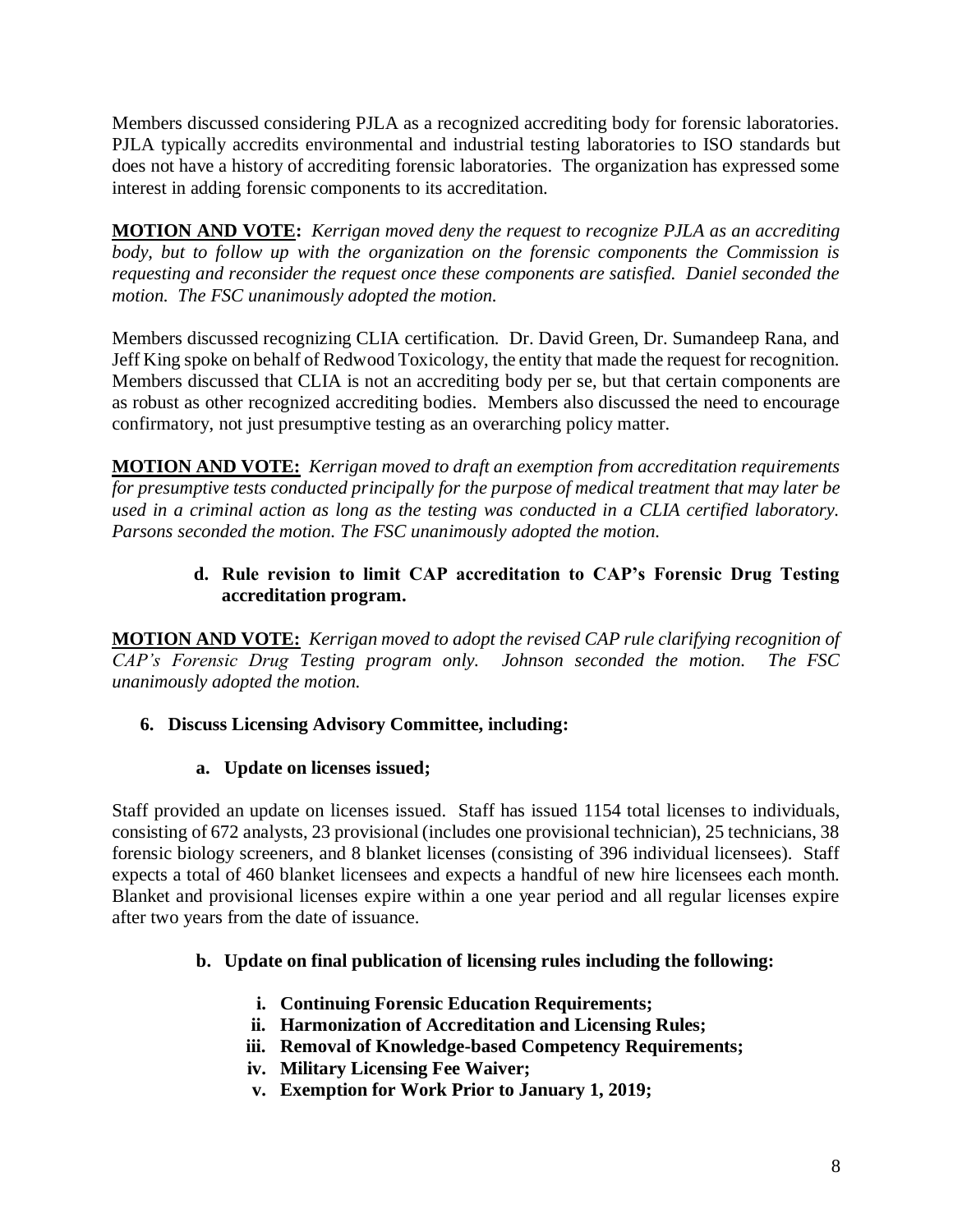### **vi. Blanket License for Out-of-State Labs.**

Staff reported the rules in b. above have been published and adopted into the Commission's administrative rules.

### **c. Discuss possible future revisions to blanket rule;**

Members discussed forming a task group to work on revisions to the blanket rule. Staff will work to convene the group

**MOTION AND VOTE:** *Budowle moved to establish a working group to evaluate the appropriate level of oversight and application cost for blanket laboratories to include Chris Heartsill, Licensing Committee member and Quality Manager at Tarrant County Medical Examiner's Office Crime Laboratory, Commissioner Johnson, Commissioner Budowle, and Commissioner Kerrigan. Parsons seconded the motion. The FSC unanimously adopted the motion.*

- **d. Review outstanding draft licensing rules and proposed rule concepts for approval, including:**
	- **i. Rule expanding pre-Jan 1 exemption to include forensic disciplines later subject to accreditation requirements (***e.g.,* **bloodstain pattern analysis);**

**MOTION AND VOTE:** *Daniel moved to adopt the draft rule expanding the pre-Jan 1 exemption to include forensic disciplines later subject to accreditation requirements. Downing seconded the motion. The FSC unanimously adopted the motion.*

## **ii. Rule allowing university students to take forensic analyst and/or technician exam and revision to rule for fourth exam requests to require a letter of support from laboratory director;**

**MOTION AND VOTE:** *Johnson moved to adopt the draft rule allowing university students to take the forensic analyst and/or technician exam one time and to revise the "fourth or more" exam request rule to state the applicant may provide a letter of support from the laboratory director. Staff will also make revisions to leave the number of allowable examination attempts subject to determination by the Committee. Downing seconded the motion. The FSC unanimously adopted the motion.*

### **iii. Discuss rule regarding Presiding Officer or Designee authority on criminal history reviews/denials;**

Members discussed a draft rule that would defer criminal history determinations to the Commission's General Counsel for offenses that have occurred more than 10 years prior to the date of application and for which General Counsel is granting the application. Permitting General Counsel to make these determinations will allow applications to be processed more efficiently.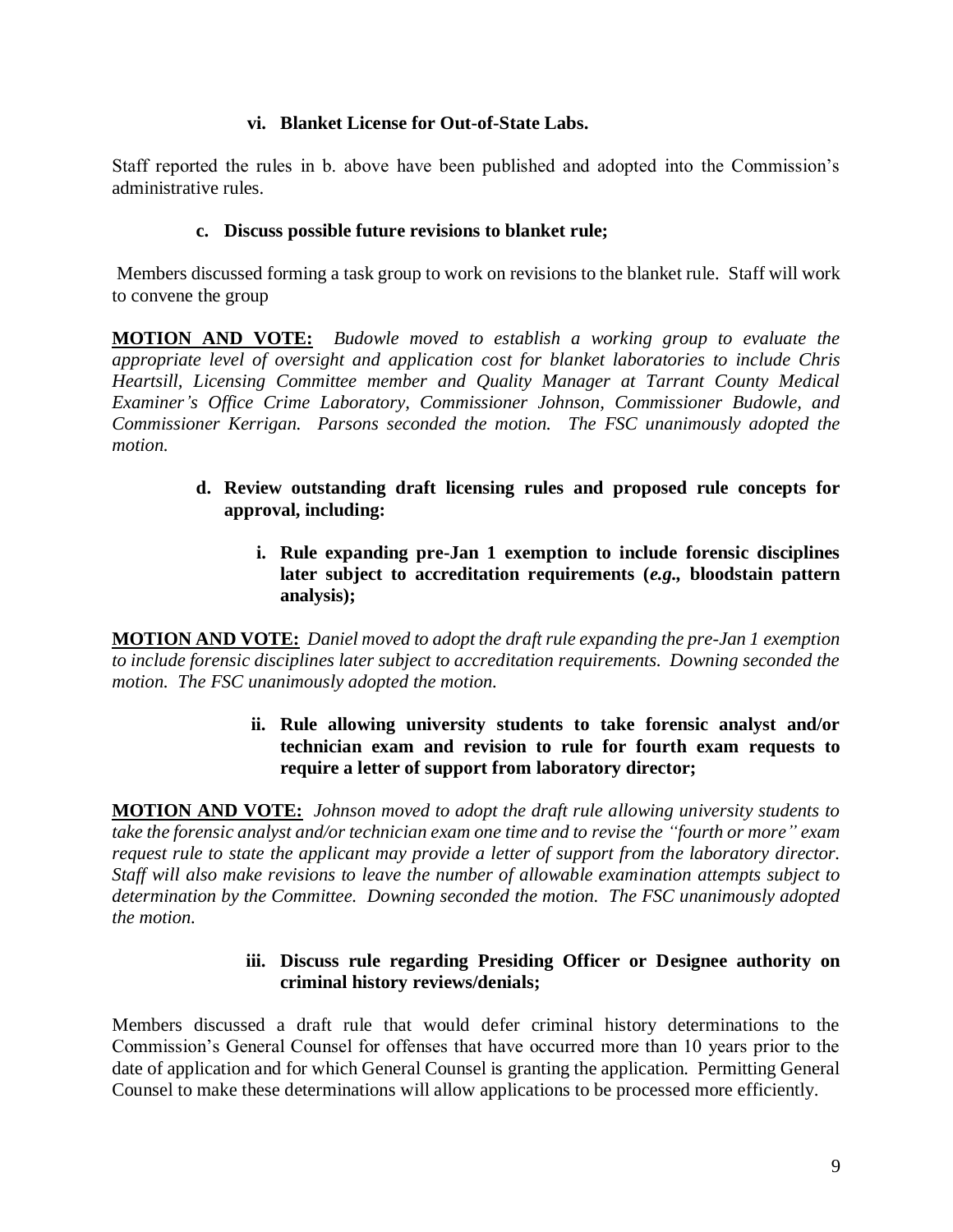**MOTION AND VOTE:** *Johnson moved to adopt a rule that defers to the Commission's General Counsel criminal history determinations for offenses beyond 10 years from the date of application for which the application will be granted.*

## **iv. Rule revision to provide clarification with regard to the applicability of the technical reviewer's license;**

**MOTION AND VOTE:** *Johnson moved to adopt a draft rule providing clarification that the technical reviewers license only applies to tech reviewers who would not otherwise be eligible for the license and does not apply to personnel who strictly perform tech review and are otherwise eligible for a license. Parsons seconded the motion. The FSC unanimously adopted the motion.*

# **v. Discuss rule regarding provisional licenses and exam attempts.**

Members discussed proposing a rule that would limit the term of a provisional license where a provisional licensee becomes ineligible for the license after a third failed exam attempt.

**MOTION AND VOTE:** *Drake moved to draft a rule that requires a license candidate who has failed the general forensic analyst or technician exam three times to apply to the Commission for special dispensation for a fourth attempt at the exam within thirty (30) days of the date they receive notice of the failure. If the Commission grants the applicant's fourth exam request, the applicant must complete the exam successfully within ninety (90) days or their provisional license is revoked on the ninety-first (91st) day. Budowle seconded the motion. The FSC unanimously adopted the motion.*

# **e. Deliberate regarding criminal case evaluation and table for licensees.**

The Commission reviewed an applicant's criminal history with multiple offenses that occurred within the past five years. The candidate is also still on probation.

**MOTION AND VOTE**:*Drake moved to deny the candidate's forensic analyst license application given the candidate's recent criminal history and active probation status and instruct the candidate to reapply after he/she has successfully completed probation. Johnson seconded the motion. The FSC unanimously adopted the motion.*

# **7. Update on NMS** *Torney* **DNA review.**

Garcia explained the final report from NMS's subject matter expert hired to conduct an internal review at NMS issued her final report a day prior to the quarterly meeting. Koehler and Garcia will review her findings and report back at the Commission's next quarterly meeting.

**8. Presentation from NIST representatives on implementation possibilities for OSAC standards and guidelines in Texas and discussion regarding same.**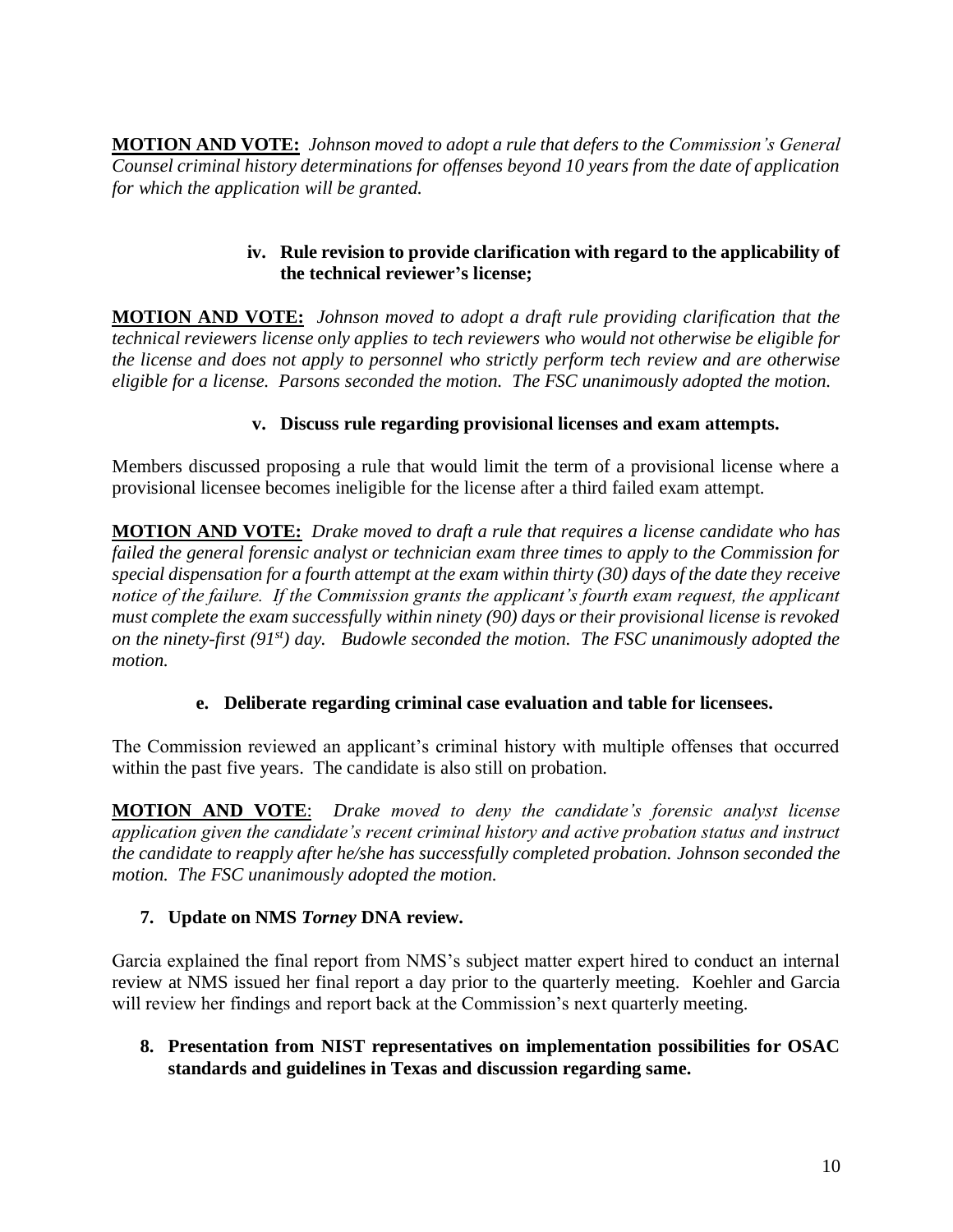The presentation did not occur since NIST representatives were unable to attend due to the federal government shutdown.

## **9. Update from investigative panel regarding Culbertson (DPS El Paso; Blood Alcohol) #18.21, including report from November 2, 2018 panel call and January 8, 2019 online presentation.**

Members of the panel briefly reported on investigative activities, including a phone call/presentation by complainant Amanda Culbertson and follow-up items pending with DPS.

## **10. Update from investigative panel regarding Sorenson (Forensic Biology) #18.30, including report from on-site laboratory audit.**

Budowle presented a PowerPoint summarizing the details from the on-site laboratory audit at Sorenson. The Commission's Senior Scientific Advisor, Jody Koehler, Commissioner Budowle, and DPS Biology Program Coordinator, Vanessa Nelson, conducted the Sorenson audit in late November 2018. Garcia also described the different remedial activities by Sorenson. The investigative panel expects to have a final report in the matter for review at the May quarterly meeting.

**\*Public Comment:** At this point in the agenda, Commission Chair Barnard, allowed public comment from member of the public Sam Benson with respect to complaints number #18.53 and #19.02 above. Benson requested the Commission investigate the allegations in the complaints.

## **11. Update from Crime Scene Investigation Working Group, including report from November 13, 2018 meeting in Austin**

Celestina Rossi, Crime Scene Investigator at Montgomery County Sheriff's Office, described the updates and rewrite that have occurred in collaboration with the Texas Commission on Law Enforcement to add 40 hours of crime scene investigation training to the Basic Peace Officer Training Course. The Crime Scene Investigation Work Group's next task is to establish Texasbased accreditation standards in the area of crime scene reconstruction, including bloodstain pattern analysis.

## **12. Report from statistical sampling committee meeting in Bryan, Texas on November 30, 2018 and discussion of draft guidelines.**

Garcia and commissioners reported on the statistical sampling committee meeting that occurred in Bryan, Texas on November 30, 2018. The group is working on the development of guidelines for laboratories with respect to appropriate statistical sampling in forensic nonconformances. The group expects to have draft documents at the Commission next quarterly meeting in May.

# **13. Update on publication of HB-34 report on crime scene and field drug testing.**

Garcia briefly updated members on the publication of HB-34. Garcia reported the Texas State Bar formed a working group to study the Raman spectroscopy technology. DPS is in the process of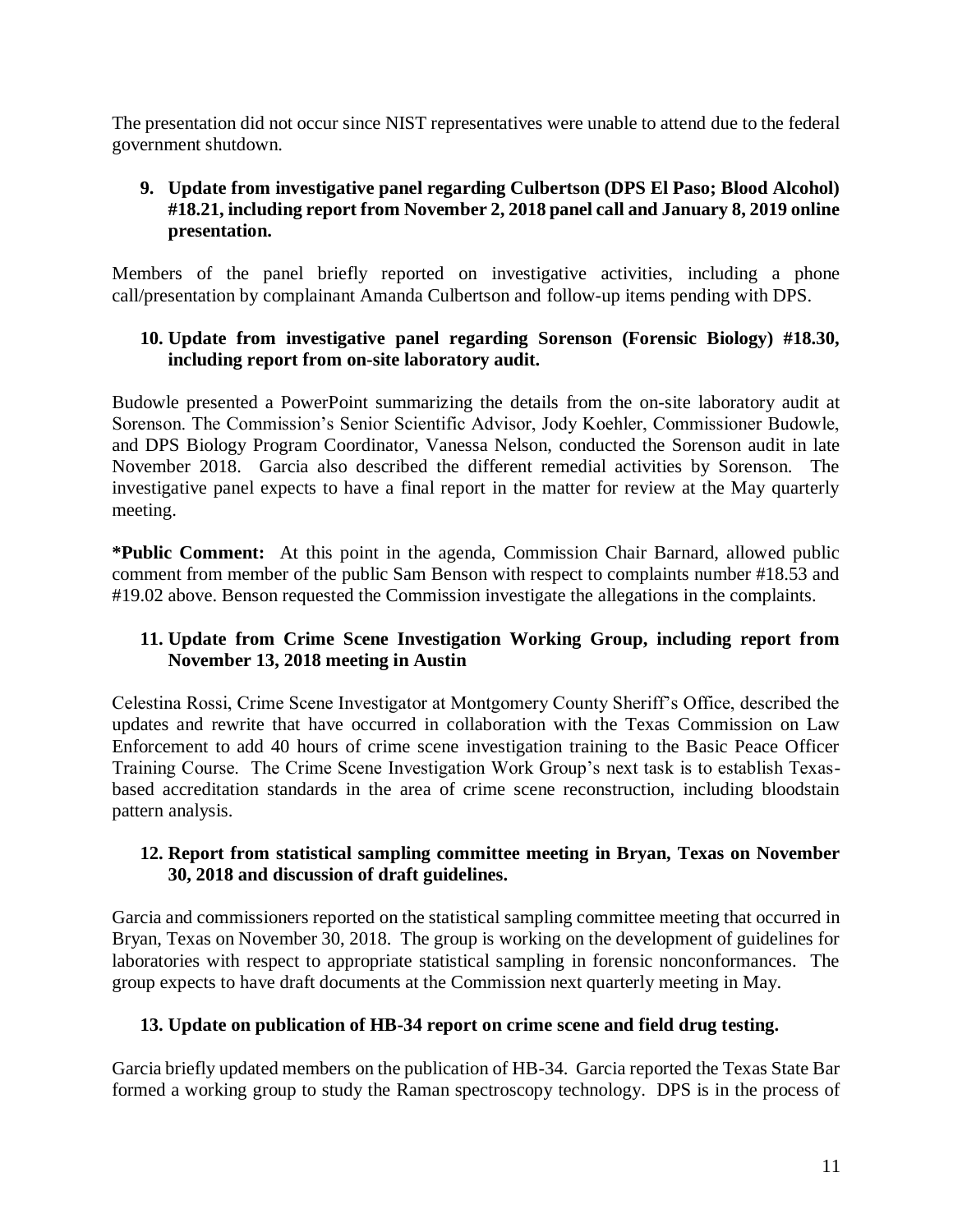purchasing a tabletop Raman and working on its validation and will issue a report in collaboration with the State Bar working group.

## **14. Discuss support for laboratories on validation and implementation of probabilistic genotyping software.**

Mike Coble addressed commissioners in a presentation about the STRMix symposium/training that occurred at the University of North Texas Health Science Center – Center for Human Identification last November. Members proposed the formation of a Probabilistic Genotyping Review Committee to establish guidelines with respect to the use of STRMix.

**MOTION AND VOTE:** *Parsons moved to establish a Probabilistic Genotyping Review Committee to develop guidelines for the use of STRMix in laboratories and provide assistance to laboratories that have questions about the software. Johnson seconded the motion. The FSC unanimously adopted the motion.*

## **15. Update on triage projects for DNA mixture review; update on Austin Police Department cases under review by UNTHSC-CHI.**

Bob Wicoff, Appellate Division Chief at Harris County Public Defender's Office and attorney in charge of the DNA Mixture Review, reported his office has reviewed over 2700 cases. There was only one case where a "could not be excluded" changed to an exclusion. Wicoff will have a lengthy report at the conclusion of the review before the end of the calendar year. Dawn Boswell, Assistant Criminal District Attorney and Chief of the Conviction Integrity Unit at Tarrant County District Attorney's Office, reported most of her office's cases are just waiting on the defense. For all but 20, the office has made decisions and only 2 had any real impact. One case is in the process of being retested.

## **16. Legislative update and committee re-activation.**

Garcia provided a brief legislative update with regard to bills that may affect the Commission. There is one bill outstanding (SB-284) for the Commission's enabling statute. Members reconvened its Legislative Development Committee that consists of Commissioners Barnard, Johnson and Daniel.

## **17. Update from Governor's Appointee Training.**

Members Downing and Drake attended the Governor's Appointee training held December 8, 2018 and reported on the training.

## **18. Discuss developments with respect to kit backlog reduction and standardization efforts.**

Downing and other members discussed state kit backlog reduction and standardization efforts. Members discussed an outstanding bill that creates a commission to address the issues. Downing